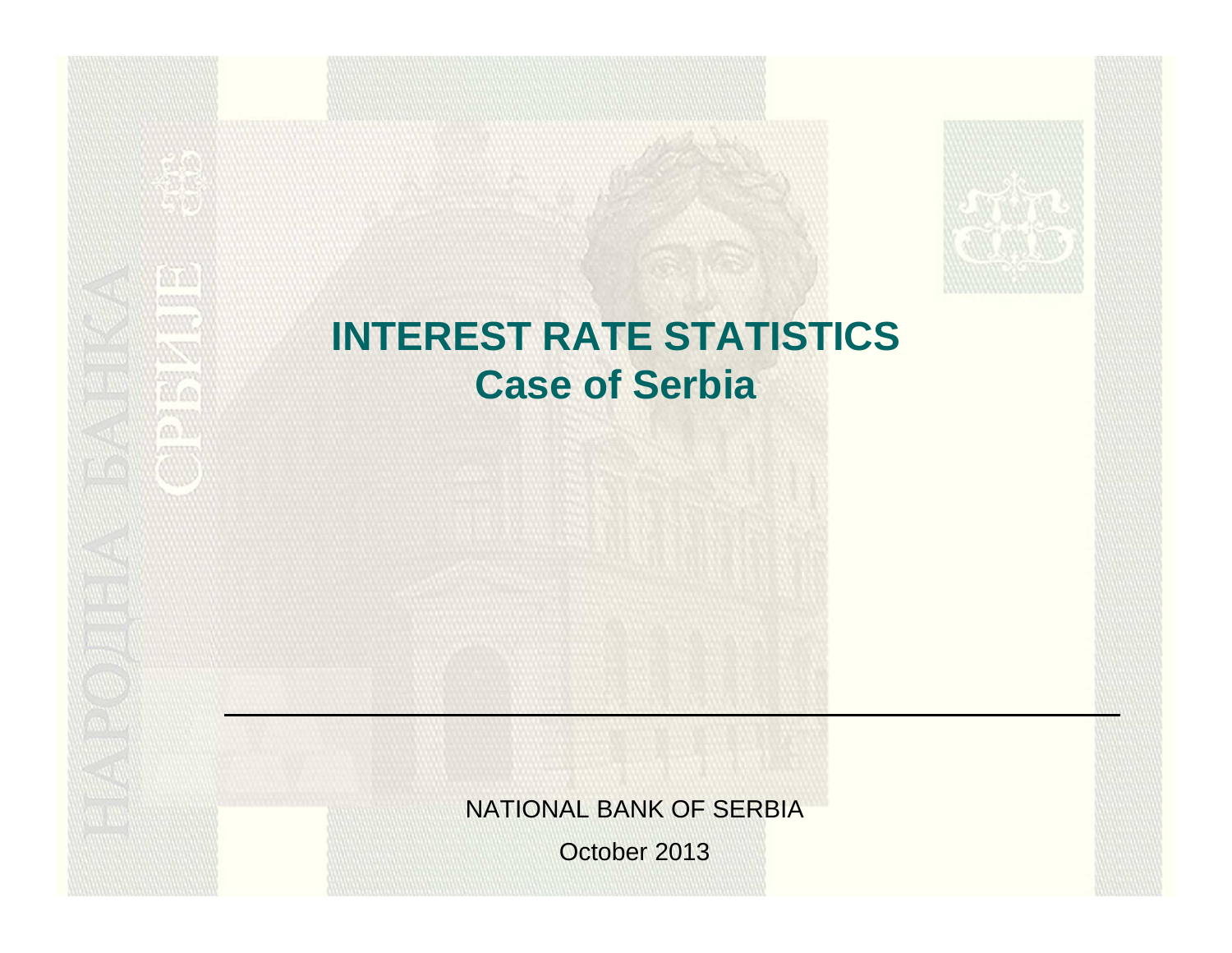#### **OUTLINE**

## Statistics at NBS

- **Implementation process**
- **Service Service** Data dissemination
- Plans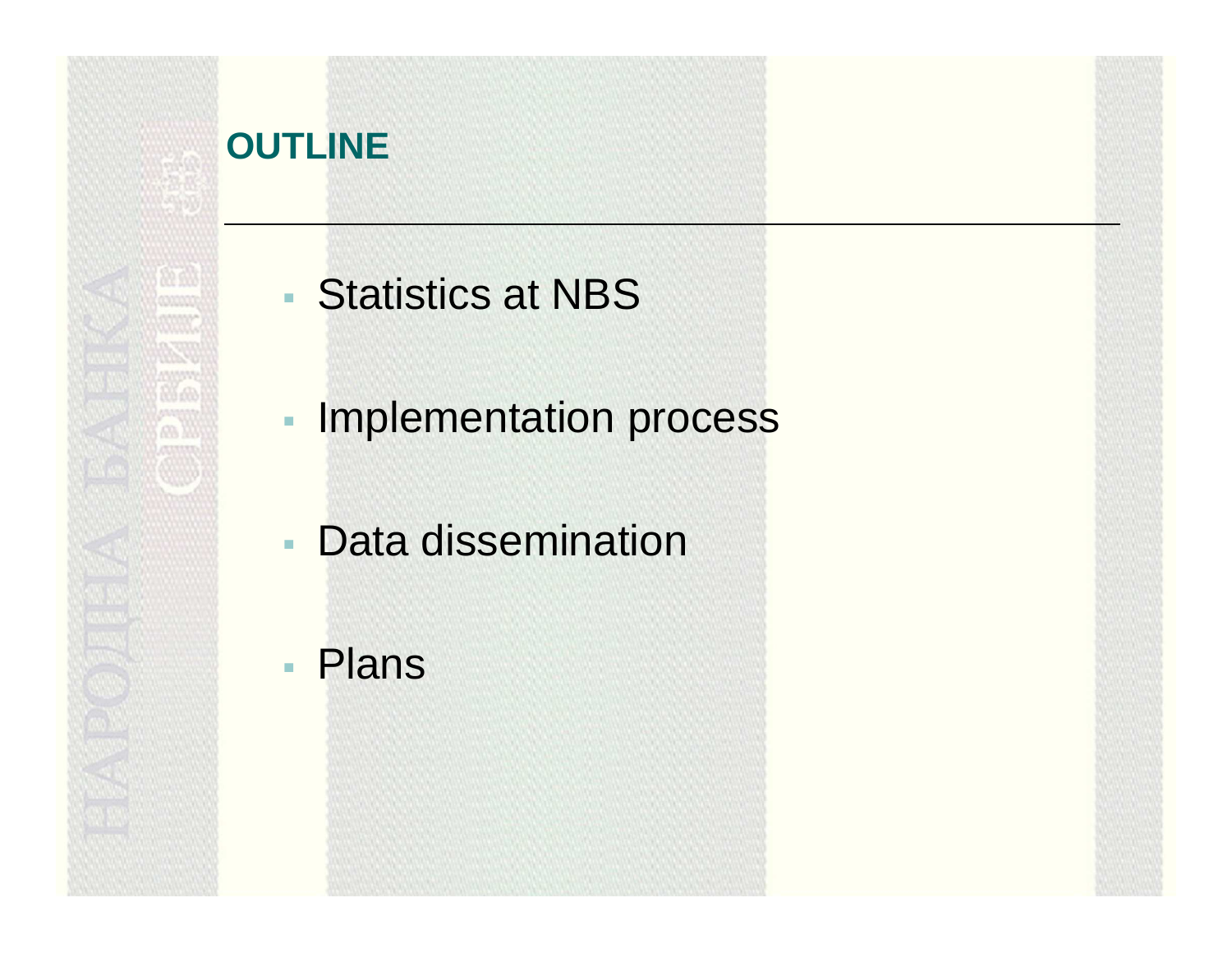### **SERBIA**

- Candidate country
- Independent monetary policy
- **-** Inflation targeting regime
- High level of eurization in economy
- 31 banks
- $\blacksquare$ 6 MMFs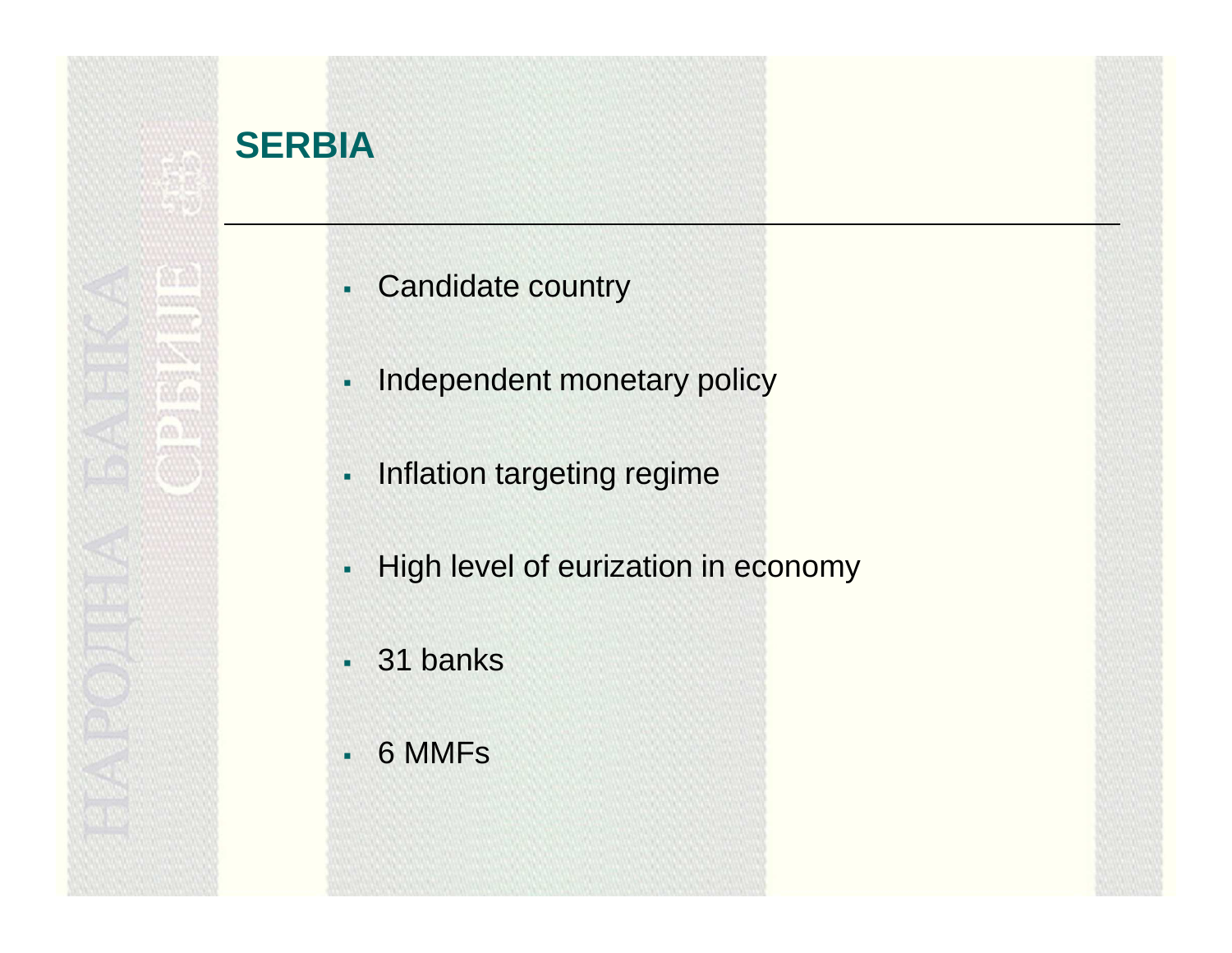#### **STATISTICS AT NBS**

ш

- NBS is responsible for monetary, ICPF, other financial institutions engaged in lending and external statistics, as well as for financial accounts
- г 2013 very important for NBS in the field of statistics:
	- ш All statistics at one Directorate
	- $\blacksquare$  Implementation of integrated reporting system (statistics, supervision, monetary operations…)
	- $\mathbf{r}$  July 2013, Agreement of cooperation between NBS, Ministry of Finance, Security Commission, Business Registers Agency, and Central Securities Depositoryand Clearing House (it works!)
	- $\blacksquare$  Almost finished manual for security statistics, on secby-sec bases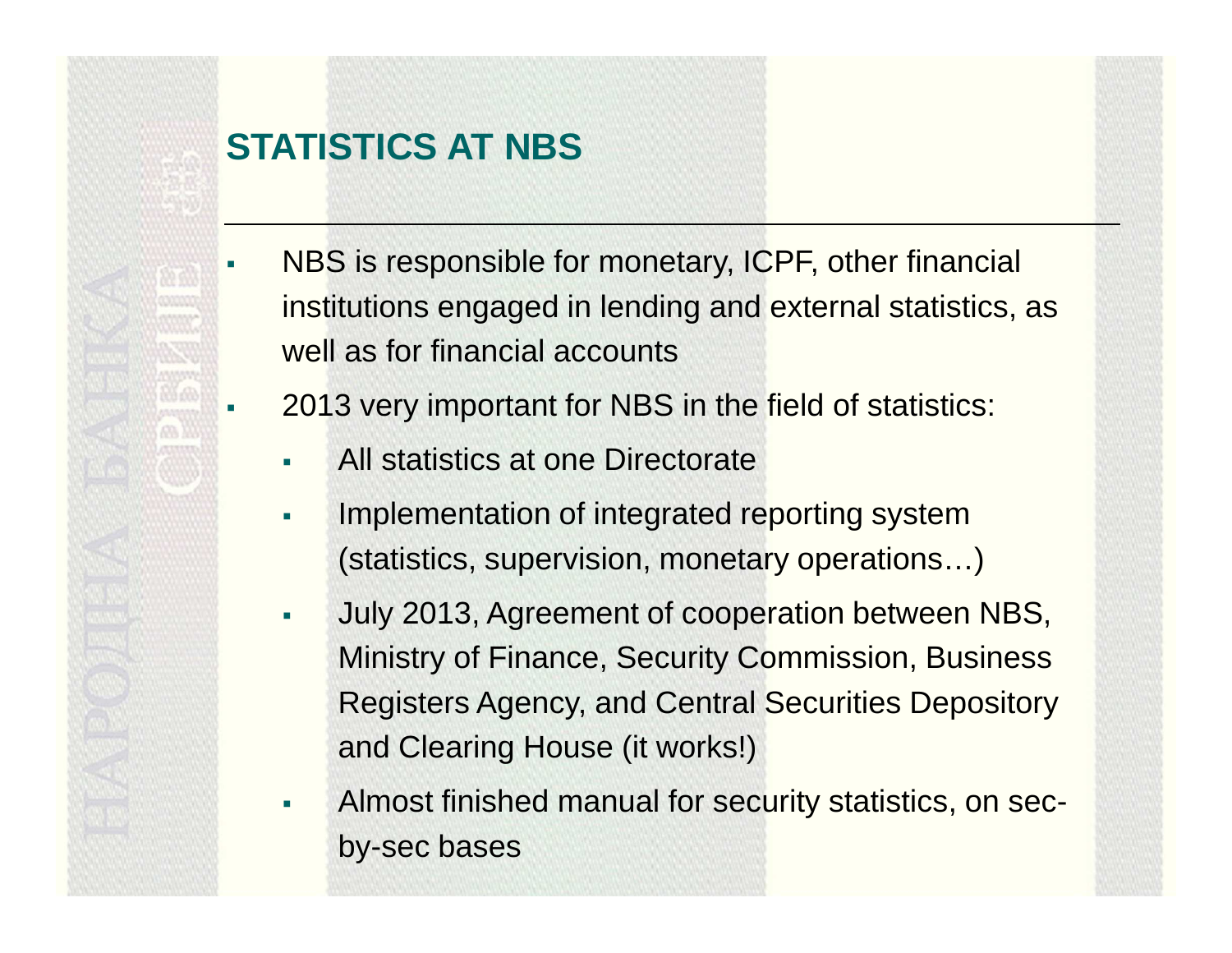# г ш ш ш

#### **IMPLEMENTATION PROCESS/1**

- Previous official interest rate statistics, just on dinar loans and holdings, starting from 1983, nominal term
- On the way to reach ECB statistical standards, this was the first statistics that we decide to modify…
- According to Regulation EC No 290/2009 of the European Central Bank
- Census banks, no MMFs are included into statistics (according to Law on Banks, just banks are able to give loans or receive deposits)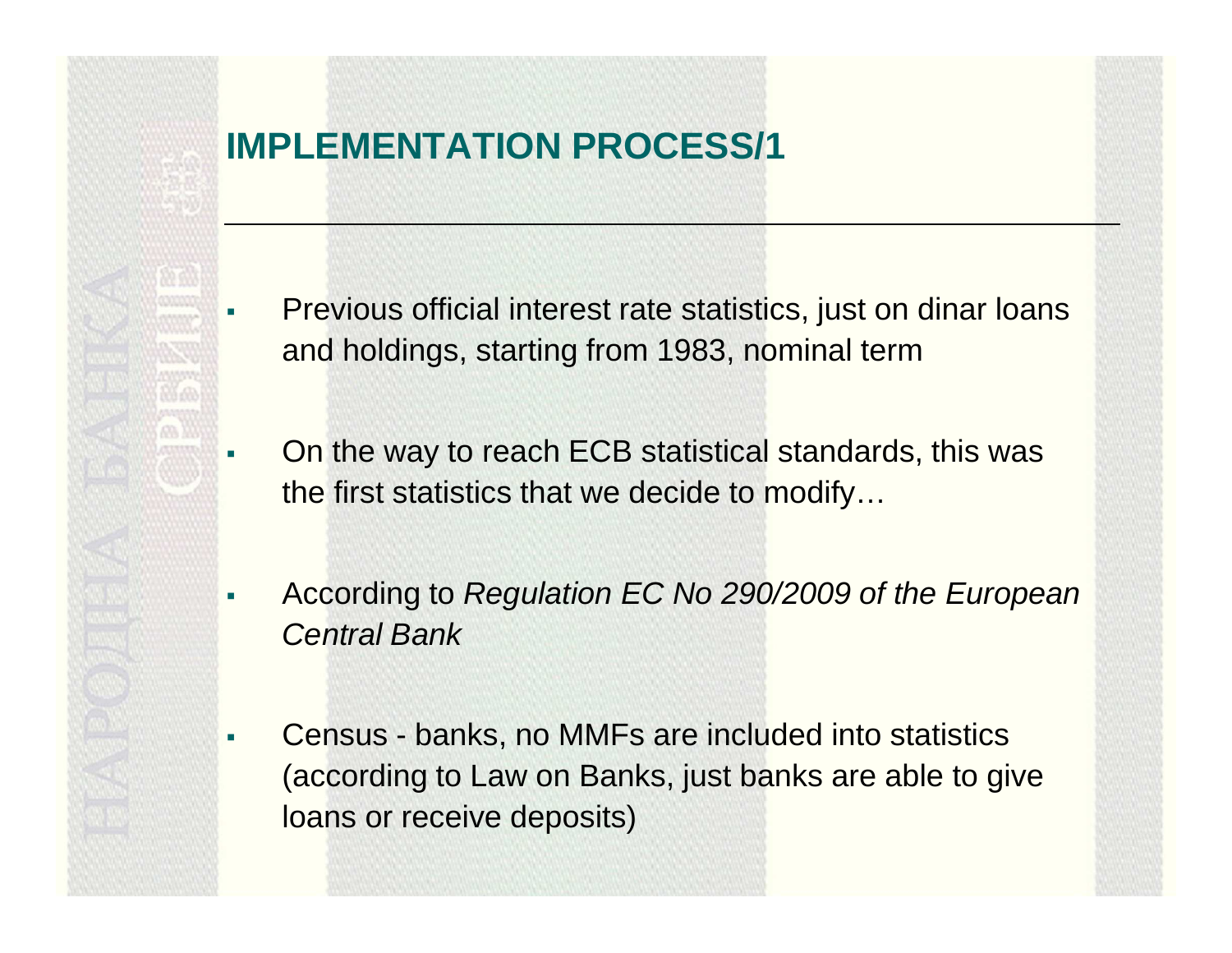#### **IMPLEMENTATION PROCESS/2**

Banks report:

ш

- $\mathbf{r}$ Nominal interest rates
- Calculated interest rates:
	- $\blacksquare$ Annualized agreed rates - AAR
	- $\blacksquare$  Narrow defined effective rate (depends on frequency of payments of interest and principal) - NDER

|                                               |                        | <b>Frequency of interest charge</b> |                  |             |
|-----------------------------------------------|------------------------|-------------------------------------|------------------|-------------|
|                                               |                        | Monthly                             | <b>Quarterly</b> | Annualy     |
| <b>Frequency of</b><br>principal<br>repayment | Monthly                | <b>AAR</b>                          | <b>NDER</b>      | <b>NDER</b> |
|                                               | <b>Quarterly</b>       | <b>AAR</b>                          | <b>AAR</b>       | <b>NDER</b> |
|                                               | Annualy                | <b>AAR</b>                          | <b>AAR</b>       | <b>AAR</b>  |
|                                               | On the end of contract | <b>AAR</b>                          | <b>AAR</b>       | <b>AAR</b>  |

٠ Effective interest rate, just for consumer and housing loans for households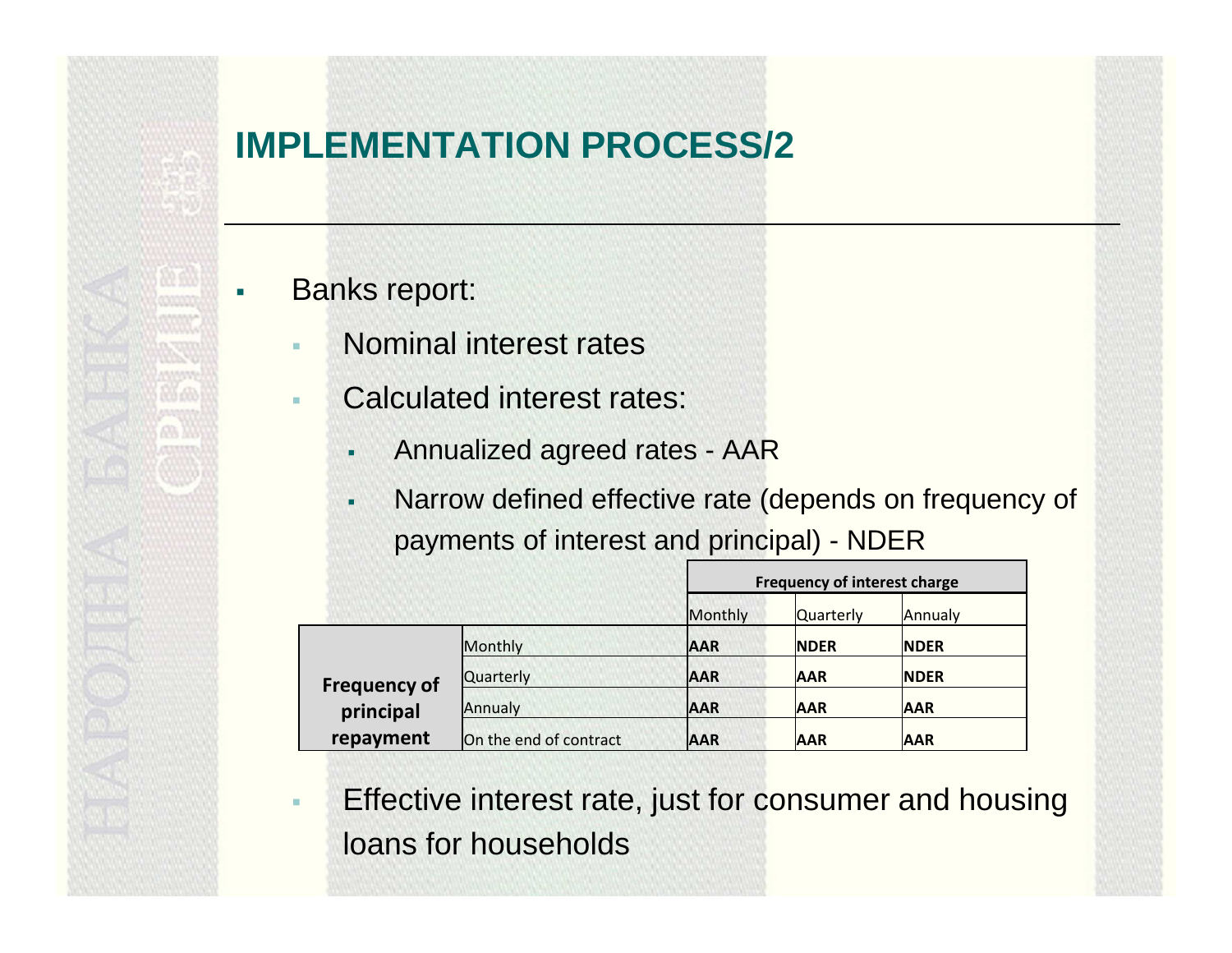#### **IMPLEMENTATION PROCESS/3**

- ш Much more detailed data compared to ECB requirements:
	- $\mathbf{r}$ Original maturity for new business too…
	- ×. Subsidized loans
	- a. Breakdown of NPL

г

- $\mathbf{r}$ Breakdown by purpose (for nonfinancial corporations)
- $\mathbf{r}$  More sectors: government, local government, social security funds…)
- Currency breakdown is widened with loans indexed toEUR, CHF and USD, due to high level of euroization
- We took into account needs of researchers and analytics...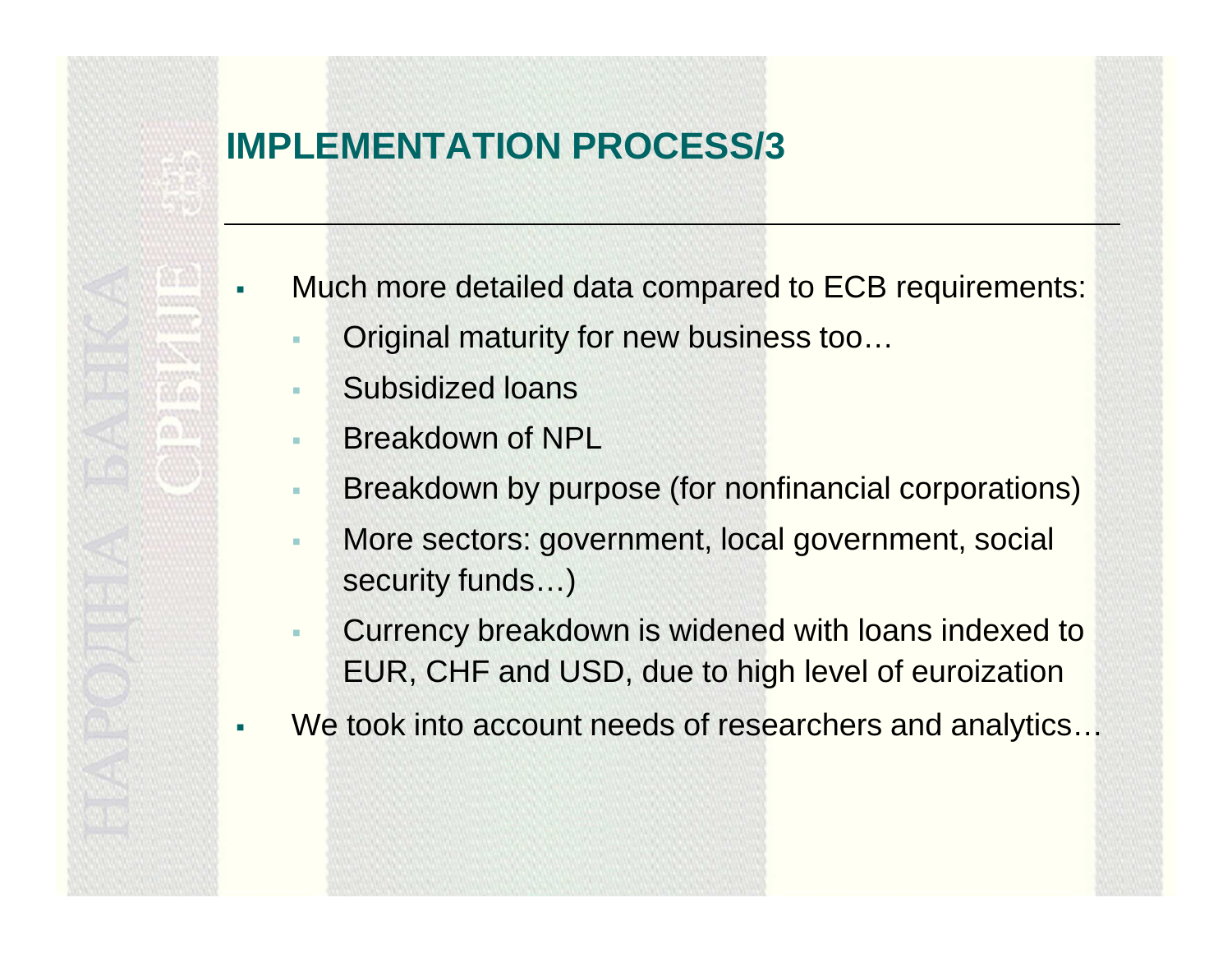#### **DATA DISSEMINATION**

- ш Starting from September 2010, NBS is publishing MIRstatistics
- $\mathcal{L}_{\mathcal{A}}$  For the period before Sept 2010, we've calculated most common interest rate aggregates (not for publishing, just for research and modeling purposes)
	- Statistical Bulletin, NBS web site, IFS

 $\mathbf{r}$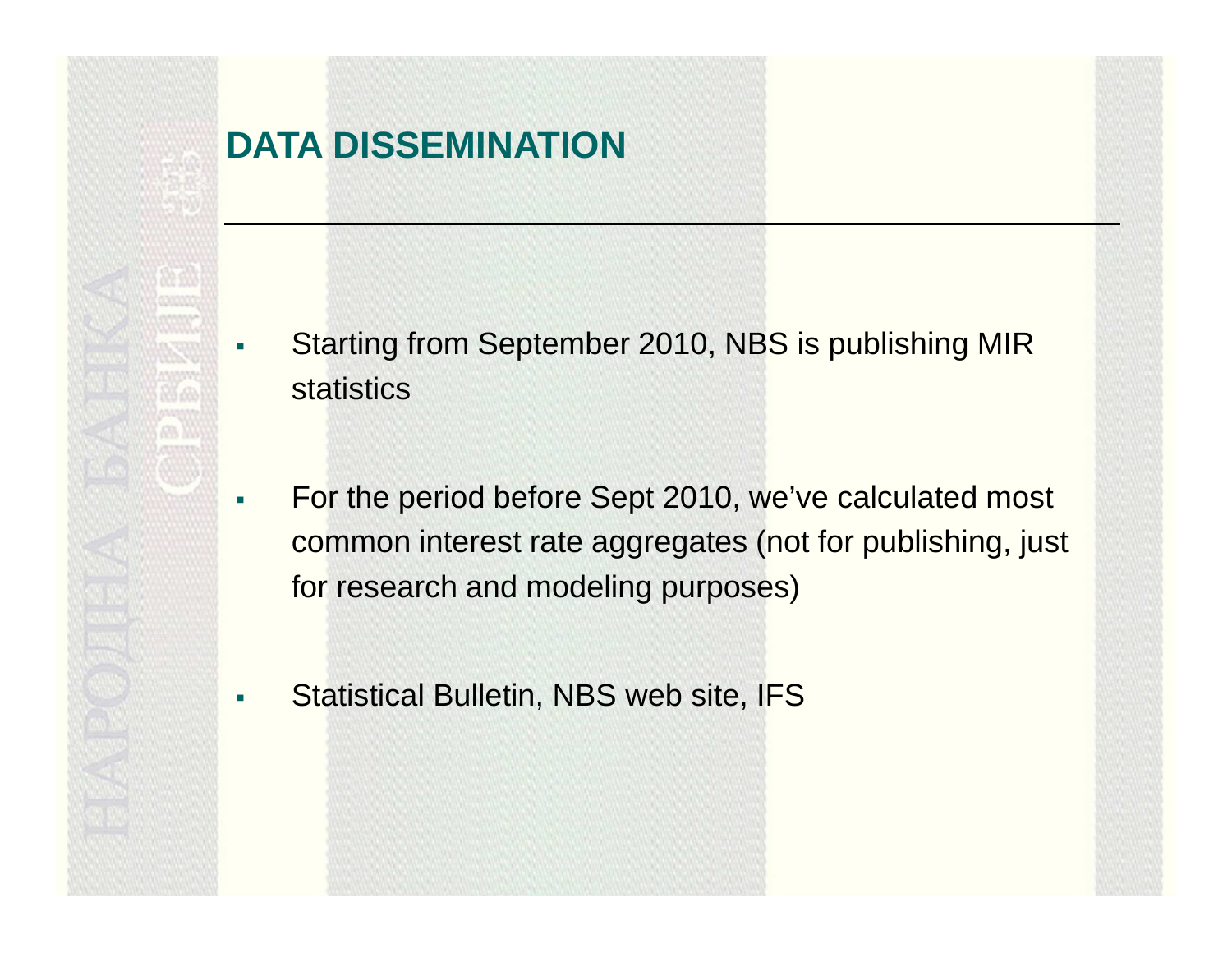#### **PLANS/1**

ш

- More detail breakdown, more purposes :
	- Cash loans
	- $\blacksquare$ Loans for: tourism, transport, liquidity
- г Subsidized loans
	- $\blacksquare$  Derivation of interest rates on two parts, subsidized and the rest
	- ٠ Which institution is giving a subsidy (government or someone else)